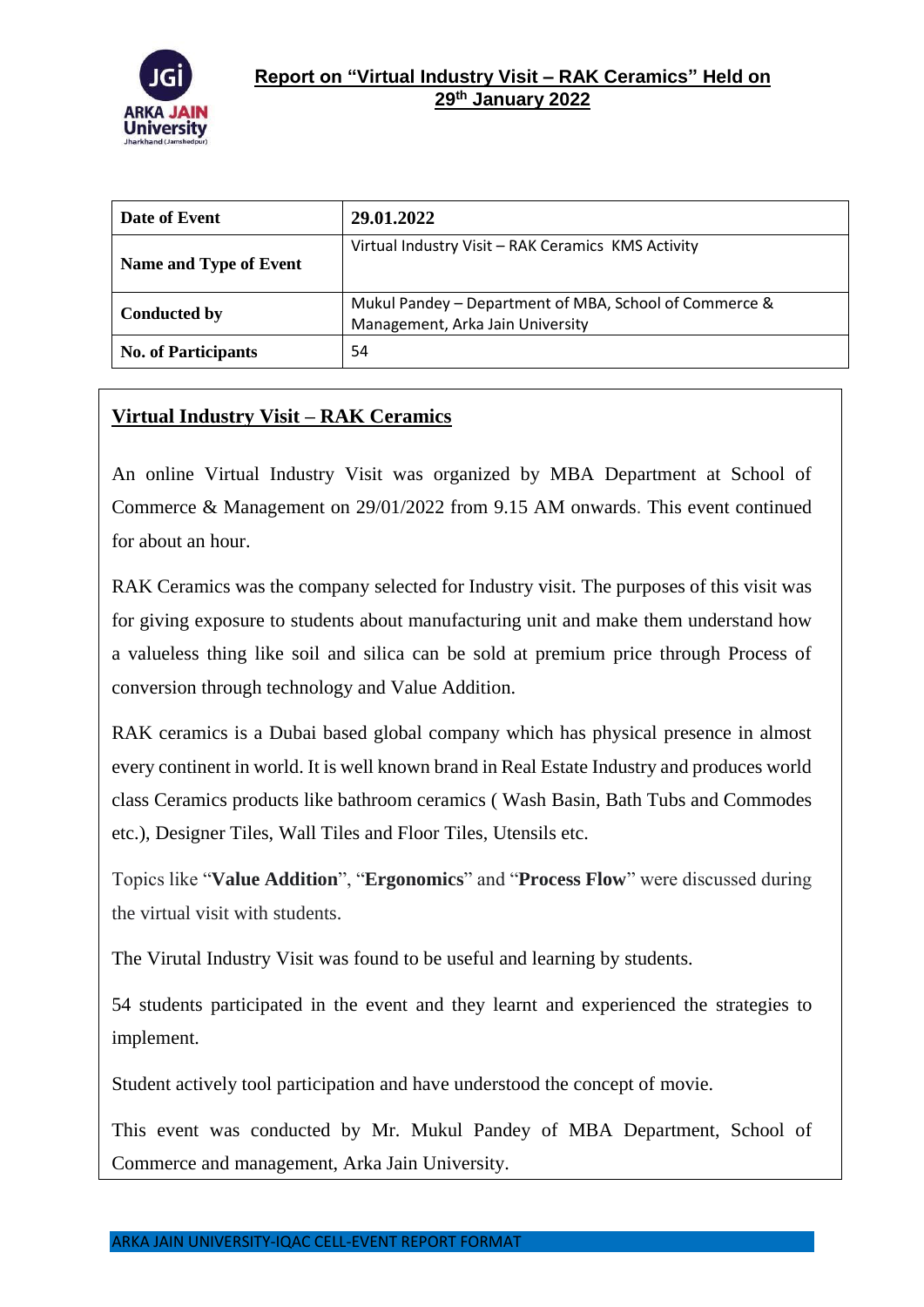## **E-Poster**